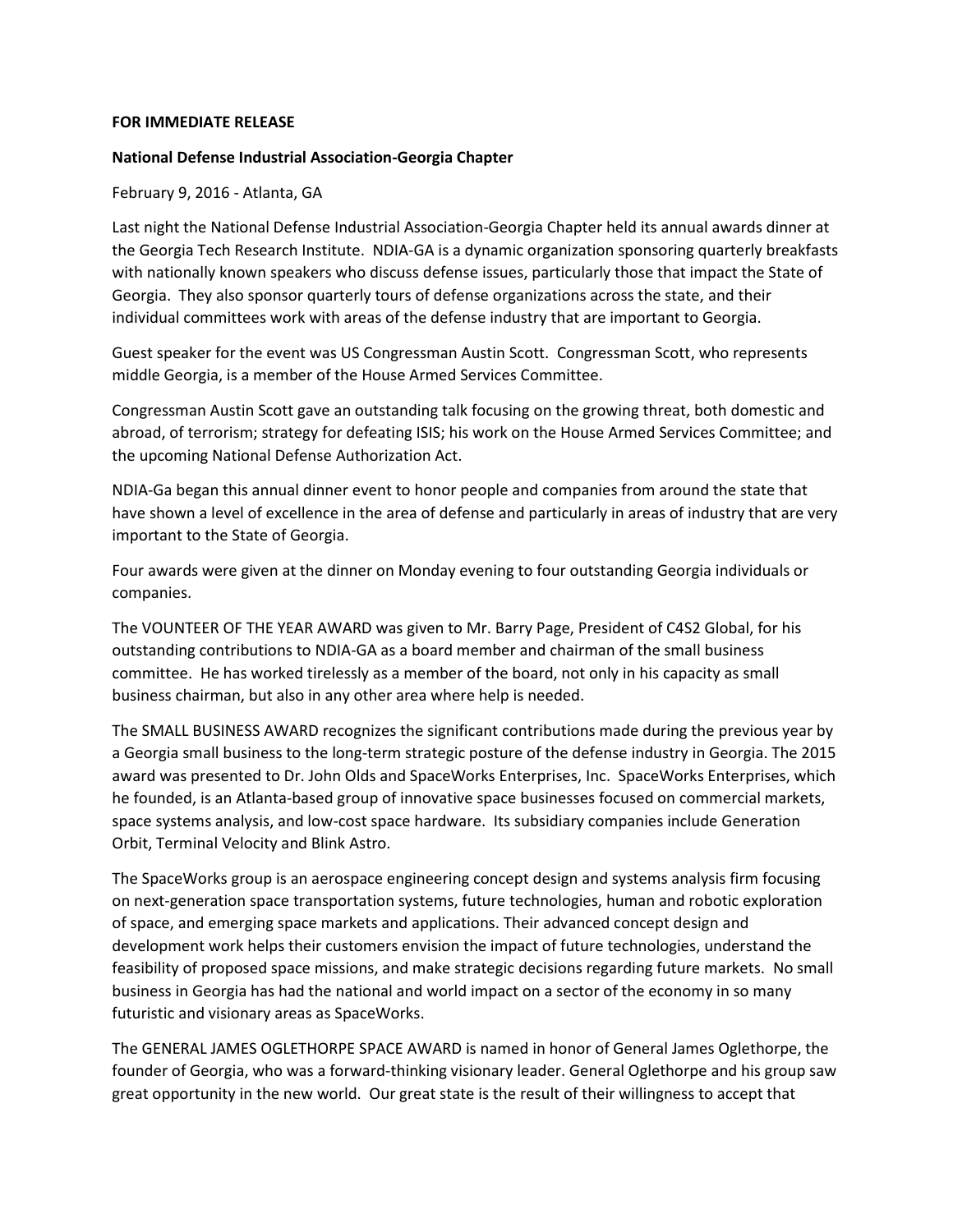opportunity. Space is also a great opportunity for Georgia, and this award recognizes the significant contributions made during the previous year by the recipient who recognizes this opportunity and provides significant contributions to the space program within the state. The 2015 award was given to Steve L. Howard of St Marys, Georgia.

Mr. Howard has served as the County Administrator of Camden County since 2007. He took over the project of developing a spaceport in Camden County when the project was floundering. He recognized what this project provided for both the State of Georgia and Camden County and wanted to be sure the county did not miss out on this unique opportunity. He has expertly guided the project by first obtaining an agreement to purchase the property and is now working with the Federal Aviation Administration to accomplish the Environmental Impact Study that must be done before a license to operate the spaceport can issued by the FAA. Numerous space company executives have said this property is the finest in the country for a commercial spaceport. It provides Camden County and Georgia with an economic opportunity that may be the most significant in its history. Without Steve's vision and leadership this opportunity would have been lost. His vision and leadership exemplify every qualification for this award.

NDIA-GAs most prestigious award, is the OUTSTANDING SERVICE AWARD called the Citizen-Soldier Award. It recognizes the significant contributions made by the recipient to the long-term strategic posture of Georgia's defense industrial base. The award is given to a Georgia citizen or to a Georgia company who has made an outstanding contribution toward increasing public awareness of and support for our national defense needs. The 2015 award was given to Mrs. Sheila McNeill of Brunswick, Georgia.

She has been a key player in defense issues for many years and continues to be one of Georgia's most influential defense voices at both the state and national levels.

She was the National President of the Navy League of the United States from 2003-2005, and is the only women to ever hold this prestigious position. The Navy League is the only civilian organization dedicated to supporting the sea services – the U.S. Navy, U.S. Marine Corps, U.S. Coast Guard and U.S. Flag Merchant Marine. As National President, she was responsible for leading the Navy League's 70,000 members who are dedicated to educating American citizens and elected officials about the importance of sea power. Although she gave up the national presidency in 2005, she still serves on the national advisory board.

Because of her long history of active involvement with the sea services; she served as vice chairman of the executive committee for the Defense Advisory Committee on Women in the Services (DACOWITS), an influential advisory committee to the Secretary of Defense and other DOD officials.

Here in Georgia, she has served as a member of the Executive Board of the Governor's statewide Military Affairs Coordinating Committee. She was the commissioning president of the St. Mary's Submarine Museum and Charter Chairman of the Military Community Council. She continues to serve in both organizations. She was co-chairman of the USS Bancroft Sail Exhibit at Kings Bay to celebrate the 100th anniversary of the Submarine Force. She has been on the Board of Directors of the Chambers of Commerce in both Glynn and Camden Counties. Georgia Trend Magazine has named her as one of the 100 Most Influential Georgians. She is currently President of The Camden Partnership, a non-profit organization which promotes community support for Naval Submarine Base Kings Bay (NSBKB) and the military missions in Camden County, Georgia. Every state with a military presence, and every military